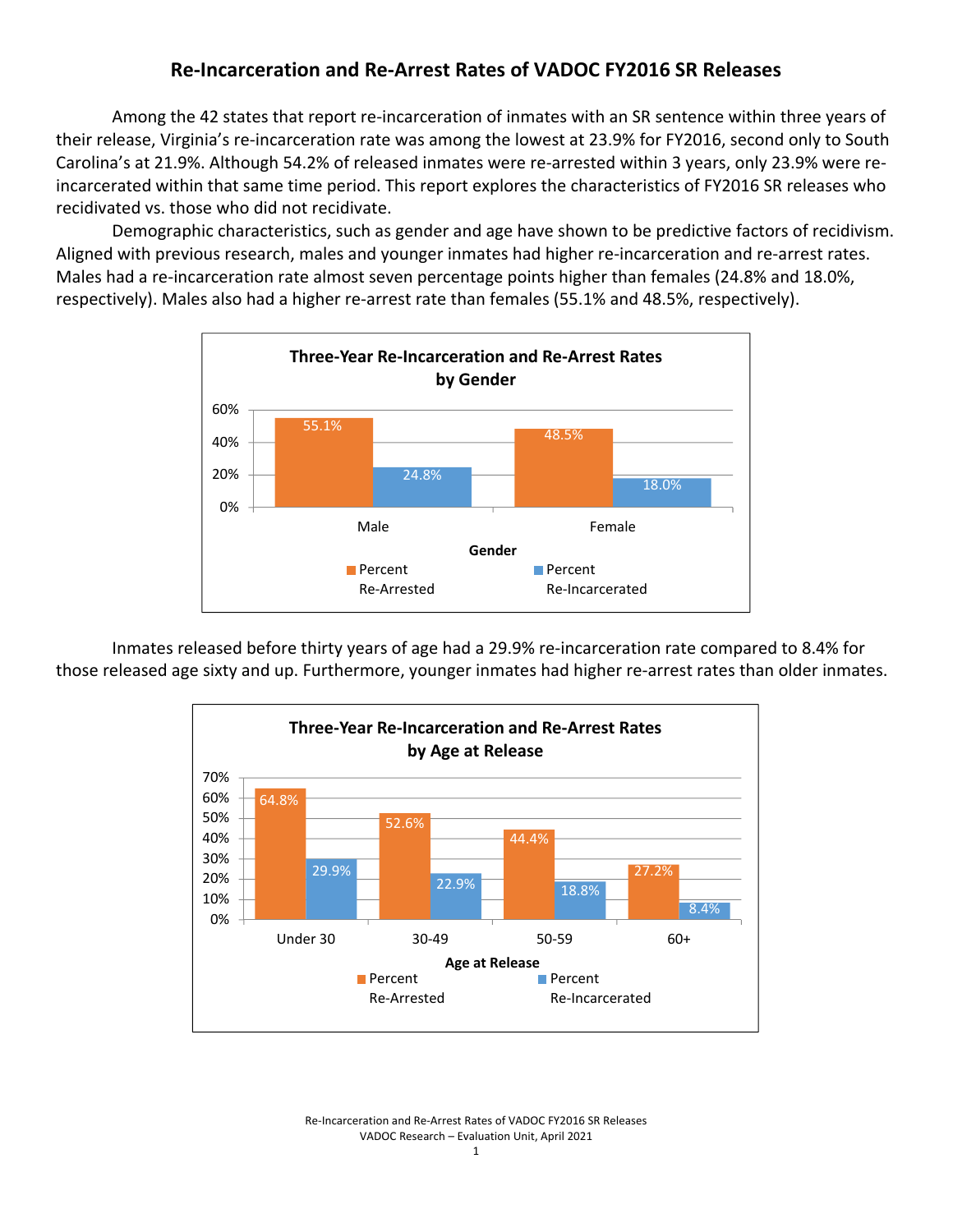Criminal history and SR location history are also known predictive factors for recidivating. Inmates with more SR incarcerations showed higher re‐incarceration rates than those who were released after their first SR incarceration. There was a similar trend in re‐arrest rates that increased with increasing terms of SR incarceration across zero to three previous SR incarceration terms, becoming relatively stable from three and four SR terms, and then increasing with five or more previous SR terms. Inmates who spent their entire SR term in jail had higher re‐incarceration and re‐arrest rates (26.9% and 58.9%, respectively) than those who spent at least part of their SR incarceration in a DOC facility (21.0% and 49.7%, respectively). Inmates whose crime type of their most serious offense was property/public order had higher re‐incarceration and re‐arrest rates (27.0% and 59.5%, respectively) than those with drug (21.2% and 50.2%, respectively) or violent (21.4% and 49.6%, respectively) crime types.



Inmates with a most serious offense of burglary/breaking and entering (B&E) or larceny/fraud had the highest re-arrest (62.5% and 62.8%, respectively) and re-incarceration rates (29.6% and 28.4%, respectively).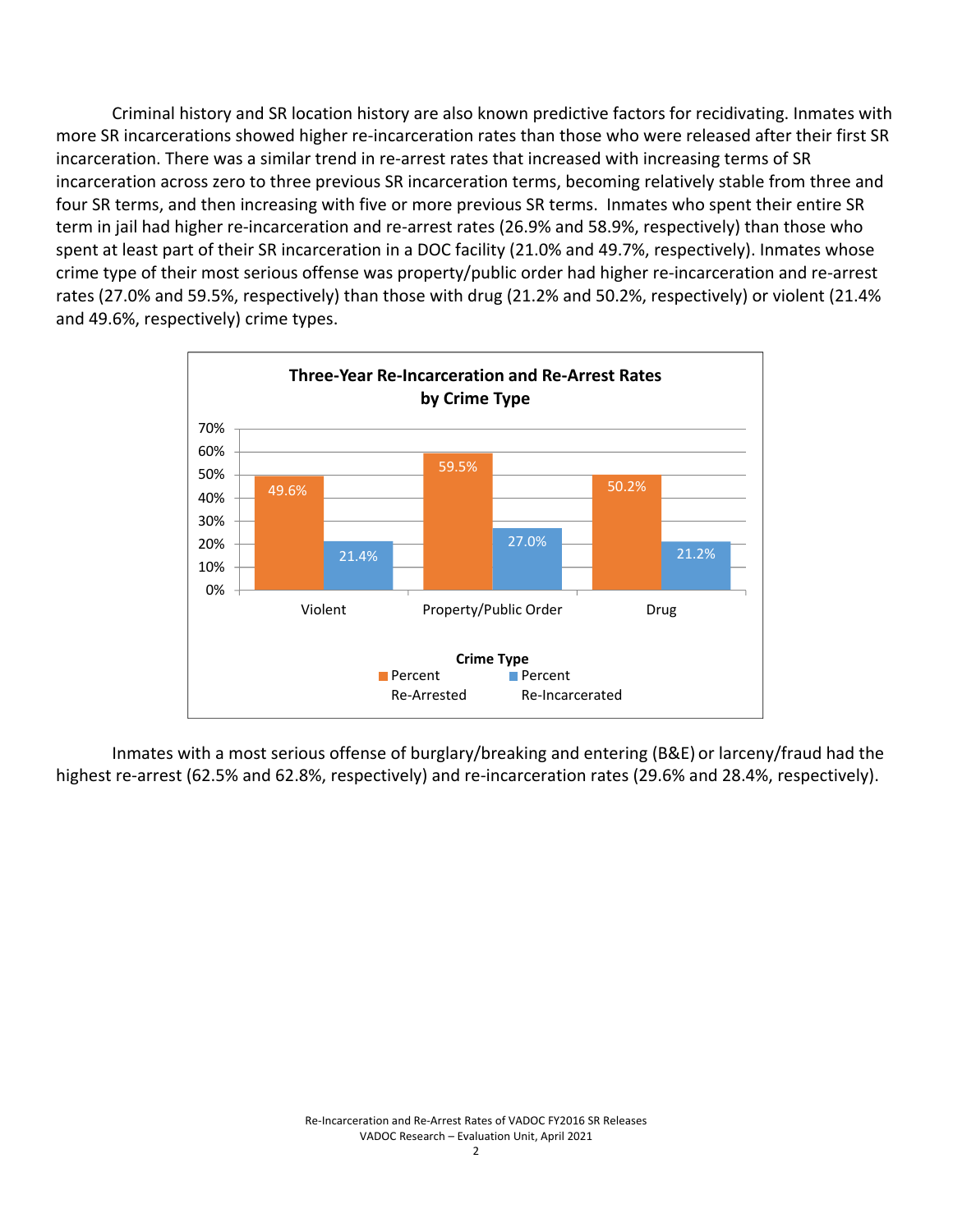| 3 Year Re-Incarceration and Re-Arrest <sup>+</sup> Rates of FY2016 Releases         |        |                        |                          |  |
|-------------------------------------------------------------------------------------|--------|------------------------|--------------------------|--|
|                                                                                     |        | <b>Percent</b>         | <b>Percent</b>           |  |
|                                                                                     | N      | <b>Re-Incarcerated</b> | Re-Arrested <sup>+</sup> |  |
| <b>All Releases</b>                                                                 | 12,551 | 23.9%                  | 54.2%                    |  |
| Gender                                                                              |        |                        |                          |  |
| Male                                                                                | 10,773 | 24.8%                  | 55.1%                    |  |
| Female                                                                              | 1,778  | 18.0%                  | 48.5%                    |  |
| <b>Age at Release</b>                                                               |        |                        |                          |  |
| Under 30                                                                            | 3,685  | 29.9%                  | 64.8%                    |  |
| 30-49                                                                               | 6,728  | 22.9%                  | 52.6%                    |  |
| 50-59                                                                               | 1,723  | 18.8%                  | 44.4%                    |  |
| $60+$                                                                               | 415    | 8.4%                   | 27.2%                    |  |
| <b>Previous SR Incarcerations</b>                                                   |        |                        |                          |  |
| No previous SR terms                                                                | 6,757  | 19.5%                  | 48.5%                    |  |
| 1 previous SR term                                                                  | 2,938  | 24.8%                  | 57.5%                    |  |
| 2 previous SR terms                                                                 | 1,447  | 30.4%                  | 61.0%                    |  |
| 3 previous SR terms                                                                 | 720    | 35.0%                  | 66.4%                    |  |
| 4 previous SR terms                                                                 | 366    | 36.6%                  | 65.8%                    |  |
| 5 or more previous SR terms                                                         | 323    | 39.3%                  | 72.8%                    |  |
| <b>Location History</b>                                                             |        |                        |                          |  |
| <b>DOC Facility Releases</b>                                                        | 6,392  | 21.0%                  | 49.7%                    |  |
| Jail Only Releases                                                                  | 6,159  | 26.9%                  | 58.9%                    |  |
| <b>Crime Type</b>                                                                   |        |                        |                          |  |
| Violent                                                                             | 3,890  | 21.4%                  | 49.6%                    |  |
| Property/Public Order                                                               | 5,640  | 27.0%                  | 59.5%                    |  |
| Drug                                                                                | 3,021  | 21.2%                  | 50.2%                    |  |
| <b>Most Serious Offense</b>                                                         |        |                        |                          |  |
| Capital Murder, Homicide-1st, Homicide-2nd                                          | 110    | 7.3%                   | 28.2%                    |  |
| Manslaughter                                                                        | 95     | 10.5%                  | 38.9%                    |  |
| Abduction                                                                           | 233    | 14.6%                  | 44.2%                    |  |
| Rape/Sexual Assault                                                                 | 624    | 22.6%                  | 38.8%                    |  |
| Robbery                                                                             | 1,029  | 20.6%                  | 50.9%                    |  |
| Assault                                                                             | 1,449  | 24.6%                  | 55.6%                    |  |
| Weapons                                                                             | 350    | 20.9%                  | 53.1%                    |  |
| Arson                                                                               | 79     | 20.3%                  | 54.4%                    |  |
| Burglary/B&E                                                                        | 1,130  | 29.6%                  | 62.5%                    |  |
| Larceny/Fraud                                                                       | 3,373  | 28.4%                  | 62.8%                    |  |
| Conspiracy^                                                                         | 19     | 26.3%                  | 36.8%                    |  |
| Sex Offense                                                                         | 284    | 25.0%                  | 46.1%                    |  |
| <b>DUI</b>                                                                          | 332    | 18.4%                  | 42.5%                    |  |
| Habitual Offender                                                                   | 405    | 18.0%                  | 49.6%                    |  |
| Other Non-Violent^                                                                  | 19     | 21.1%                  | 52.6%                    |  |
| <b>Drug Sales</b>                                                                   | 1,790  | 19.3%                  | 45.9%                    |  |
| Drug Posssession                                                                    | 1,230  | 23.9%                  | 56.5%                    |  |
| Arrest records come from the Virginia State Police (VSP) and are matched to data in |        |                        |                          |  |
| VirginiaCORIS based on key identifiers.                                             |        |                        |                          |  |
| ^ Most serious offense category with fewer than 30 released inmates.                |        |                        |                          |  |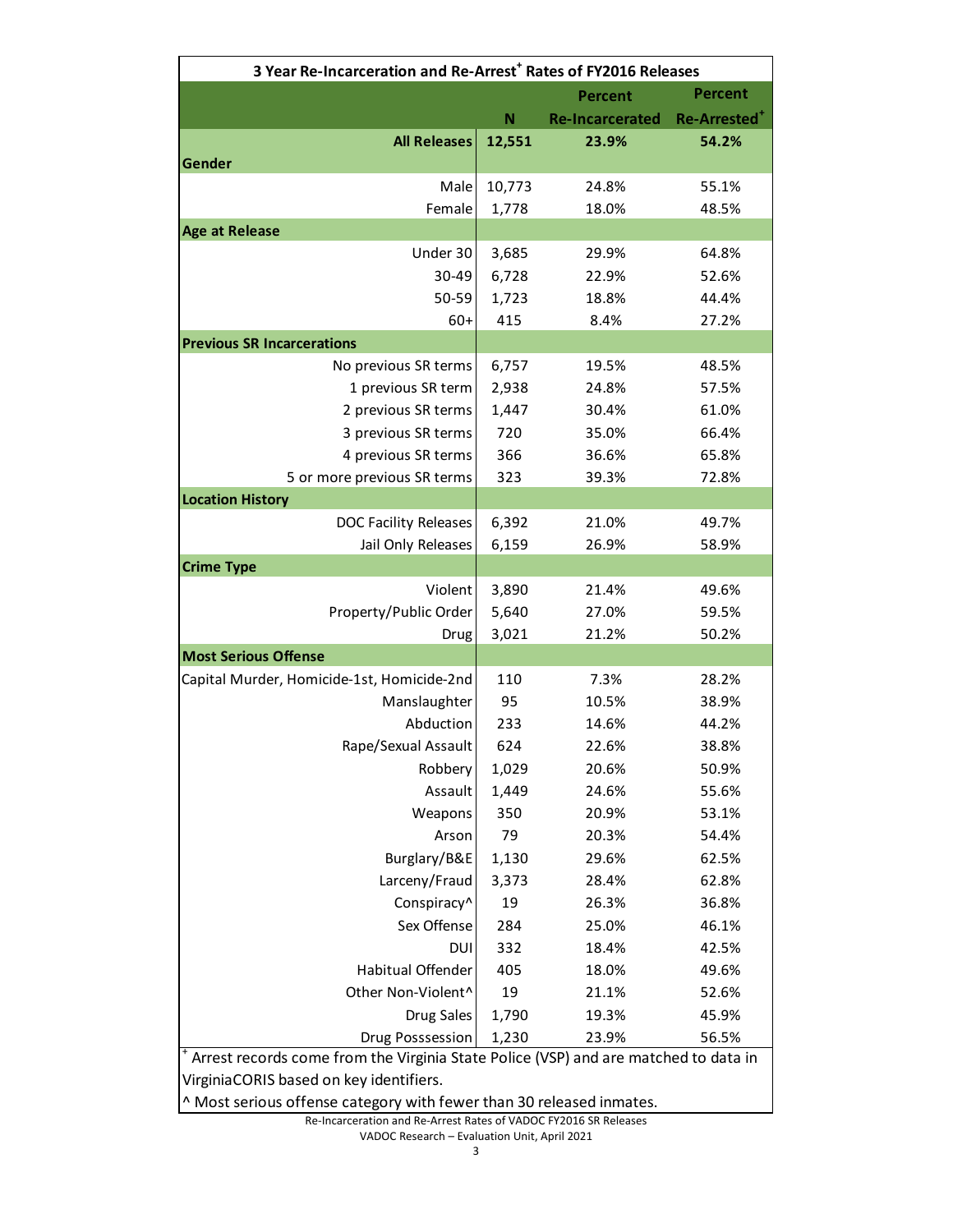Additional factors, such as mental health impairment and drug use, are associated with recidivism. Inmates with no evidence of mental health impairment have lower re-incarceration and re-arrest rates (23.5% and 52.3%, respectively) than those with evidence of mental health impairment (25.4% and 56.5%, respectively). Inmates with a history of testing positive for both opioids and cocaine had a re-incarceration rate more than 30 percentage points higher than those with no history of testing positive for opioids or cocaine. Inmates with no history of testing positive for opioids or cocaine had a re-arrest rate of 44.2%, much lower than those with a history of testing positive for only cocaine (71.3%), only opioids (63.9%), or both (77.5%).



VADOC uses the COMPAS Risk/Needs Assessment to determine an inmate's recidivism risk and criminogenic needs. Inmates who scored higher on the general and violent risk of recidivism scales showed higher re‐ incarceration and re‐arrest rates than those who scored lower. Inmates who scored "Highly Probable" on the substance abuse needs scale had higher rates of re-incarceration and re-arrest (24.1% and 53.5%, respectively) than those who scored "Probable" (19.2% and 49.6%, respectively) or "Unlikely" (17.0% and 42.9%, respectively).